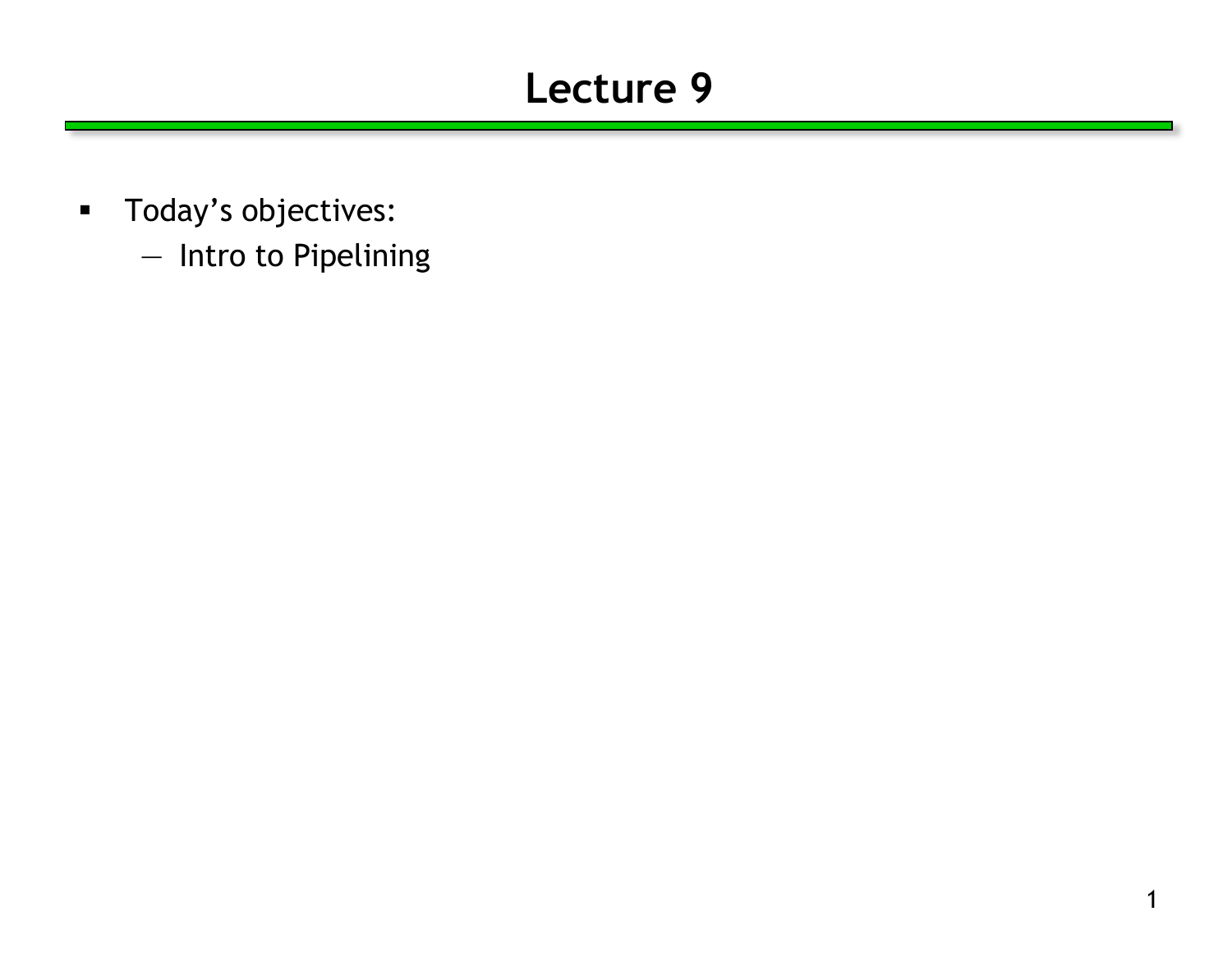#### **A relevant question**

Assuming you've got:

— One washer (takes 30 minutes)

— One drier (takes 40 minutes)

— One "folder" (takes 20 minutes)

It takes 90 minutes to wash, dry, and fold 1 load of laundry. — How long does 4 loads take?





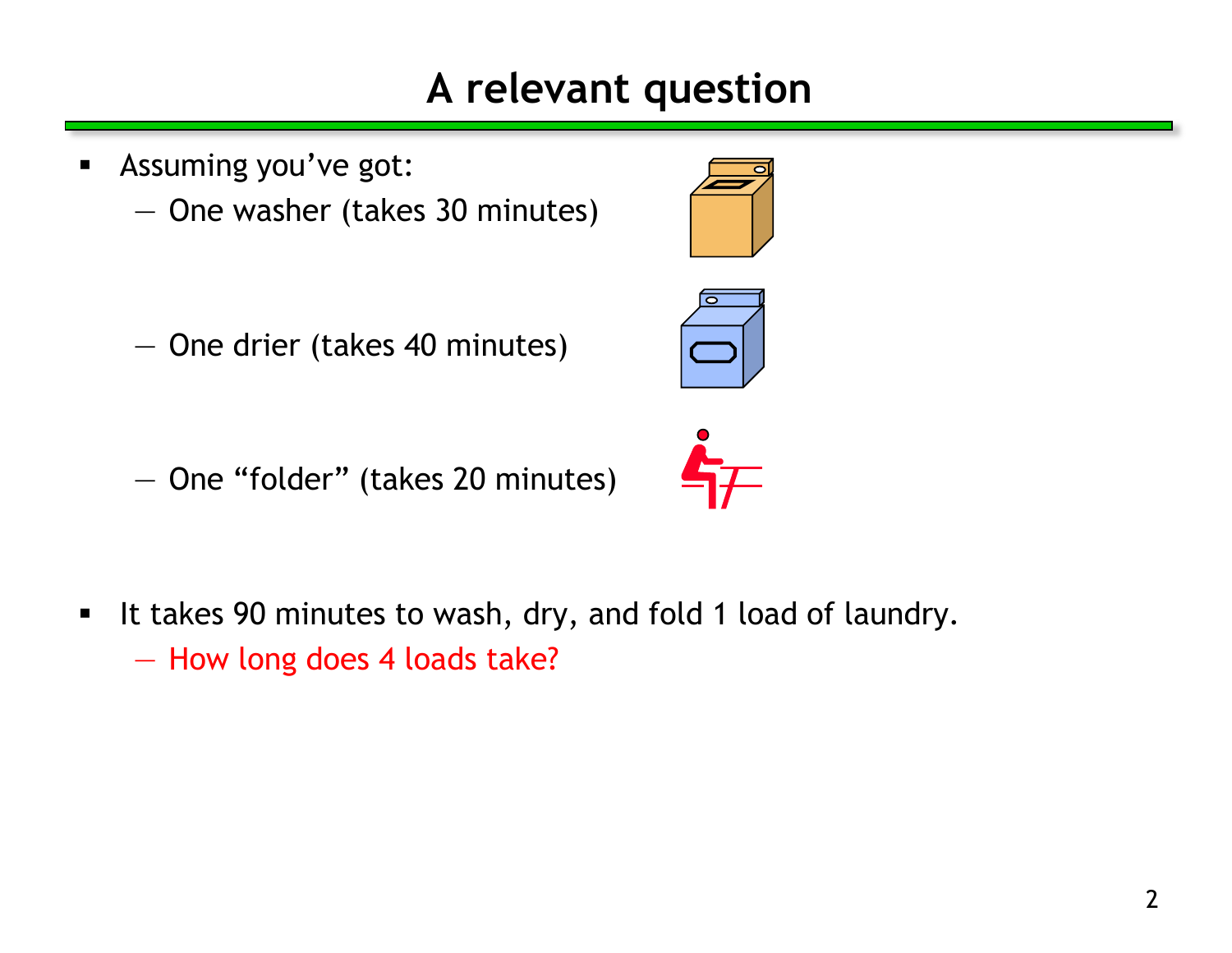

If each load is done sequentially it takes 6 hours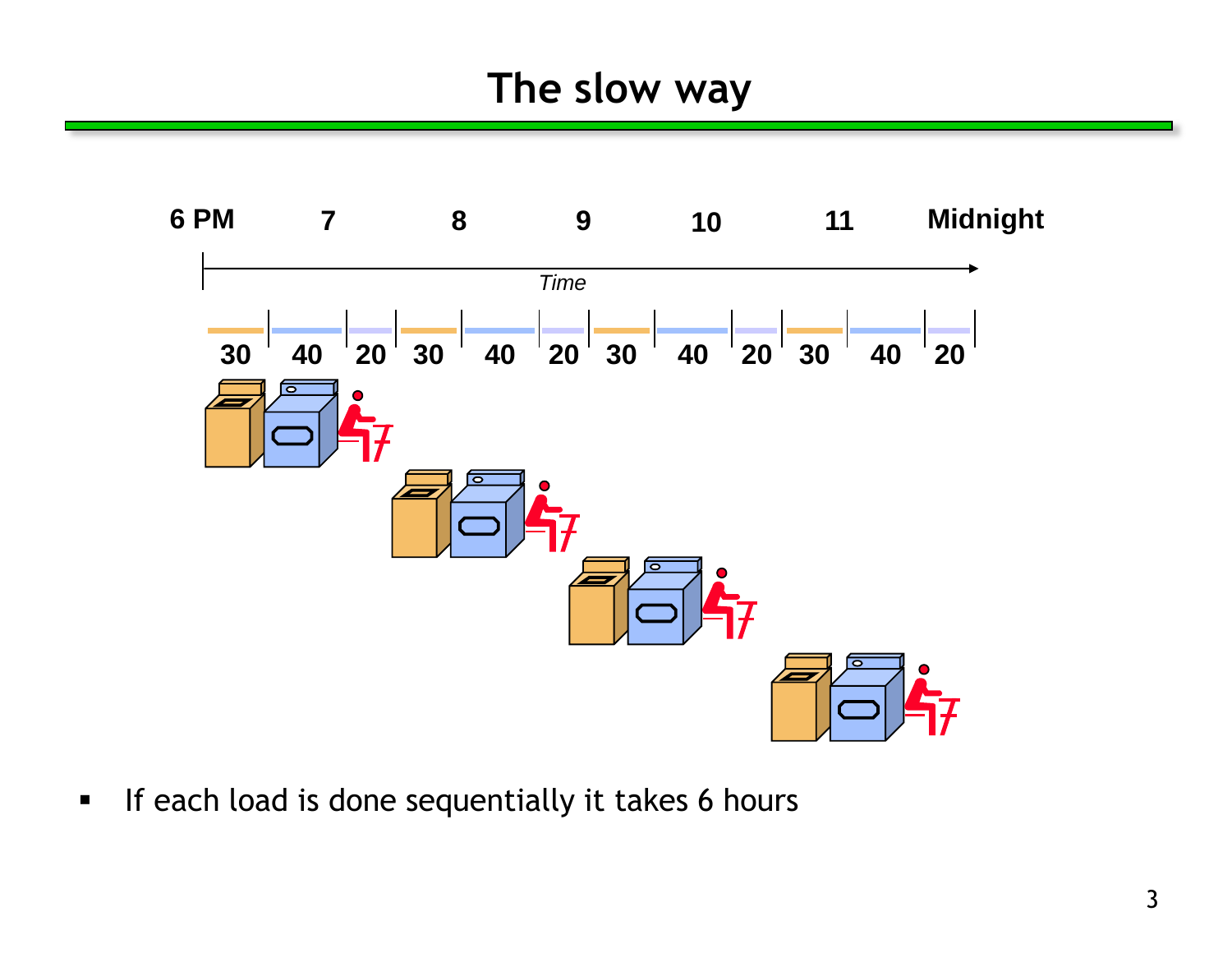## **Laundry Pipelining**

- **Start each load as soon as possible** 
	- Overlap loads



**Pipelined laundry takes 3.5 hours**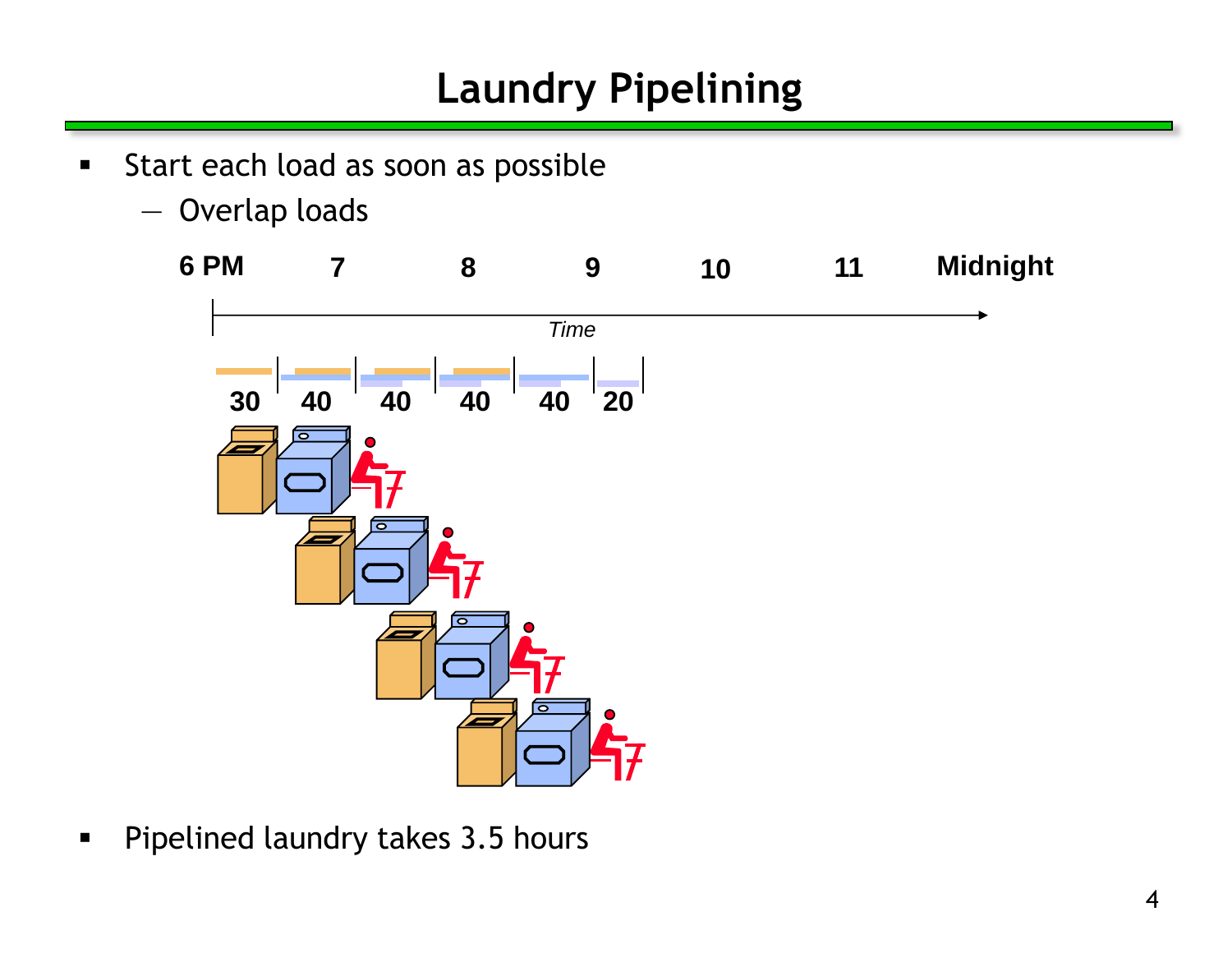### **Pipelining Lessons**



- Pipelining doesn't help latency of single load, it helps throughput of entire workload
- **Pipeline rate limited by slowest** pipeline stage
- **Multiple tasks operating** simultaneously using different resources
- **Potential speedup = Number pipe** stages
- **Unbalanced lengths of pipe stages** reduces speedup
- Time to "fill" pipeline and time to "drain" it reduces speedup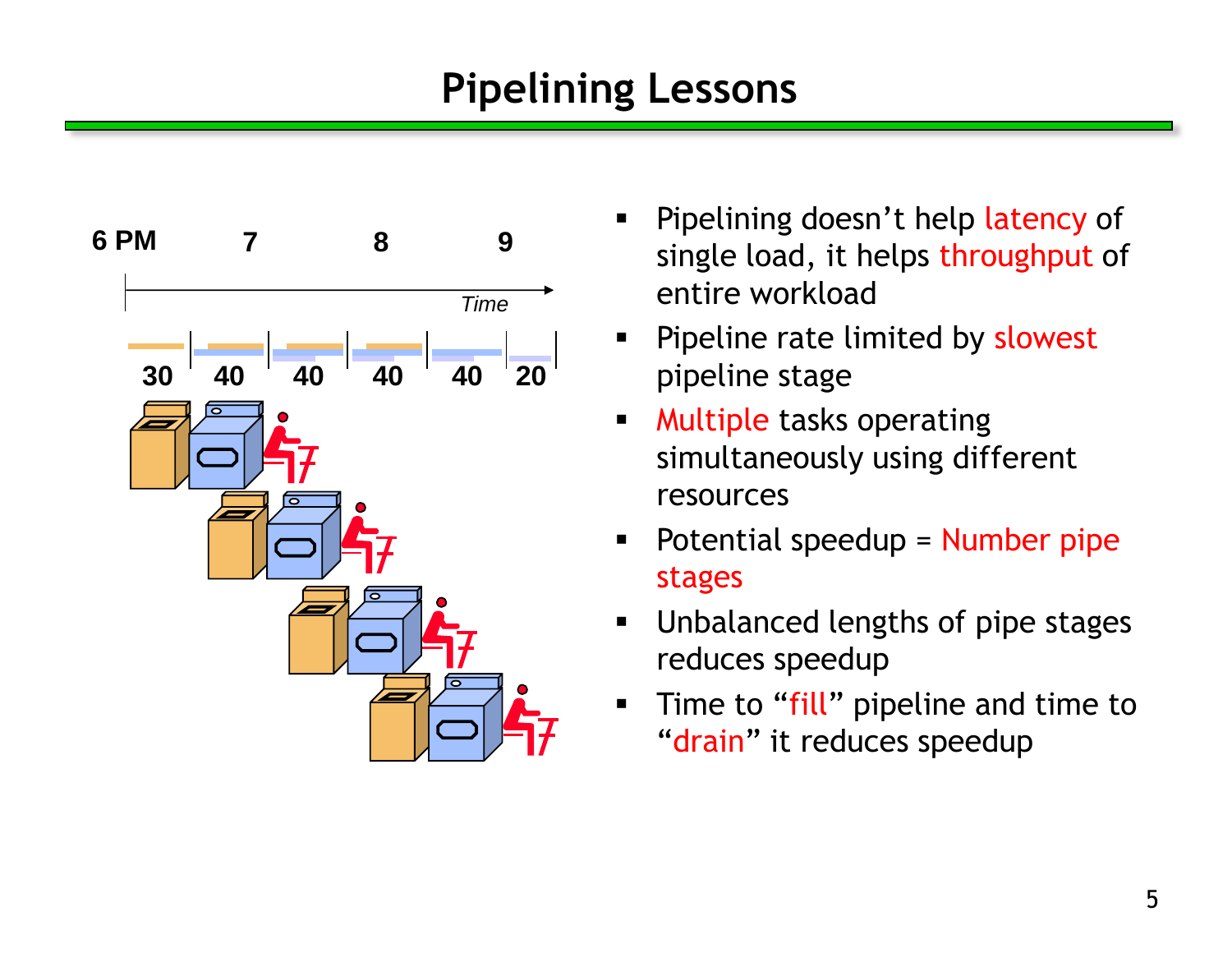# **Pipelining**

- **Pipelining is a general-purpose efficiency technique** 
	- It is not specific to processors
- **Pipelining is used in:** 
	- Assembly lines
	- Bucket brigades
	- Fast food restaurants
- **Pipelining is used in other CS disciplines:** 
	- Networking
	- Server software architecture
- **Useful to increase throughput in the presence of long latency** 
	- More on that later…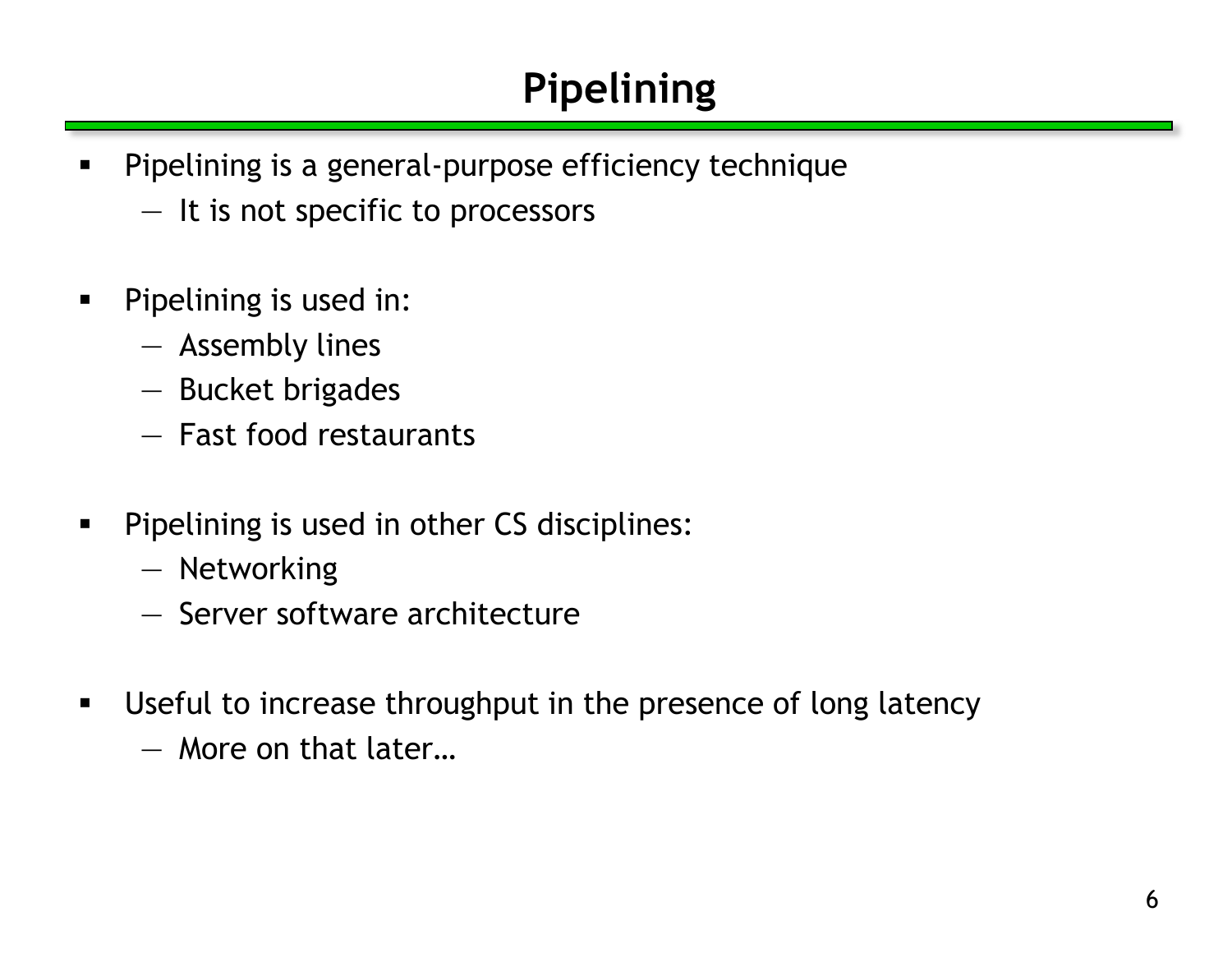#### **Instruction execution review**

**Executing a MIPS instruction can take up to five steps.** 

| <b>Step</b>               | <b>Name</b> | Description                                         |  |  |  |
|---------------------------|-------------|-----------------------------------------------------|--|--|--|
| <b>Instruction Fetch</b>  | IF          | Read an instruction from memory.                    |  |  |  |
| <b>Instruction Decode</b> | ID          | Read source registers and generate control signals. |  |  |  |
| Execute                   | EX          | Compute an R-type result or a branch outcome.       |  |  |  |
| Memory                    | <b>MEM</b>  | Read or write the data memory.                      |  |  |  |
| Writeback                 | <b>WB</b>   | Store a result in the destination register.         |  |  |  |

However, as we saw, not all instructions need all five steps.

| Instruction | Steps required |     |           |            |    |  |  |  |
|-------------|----------------|-----|-----------|------------|----|--|--|--|
| beq         | IF             | ID  | EX        |            |    |  |  |  |
| R-type      | IF             | I)  | EX        |            | WB |  |  |  |
| <b>SW</b>   | IF             | ID) | FX.       | <b>MEM</b> |    |  |  |  |
| W           |                |     | <b>FX</b> | <b>MEM</b> | WB |  |  |  |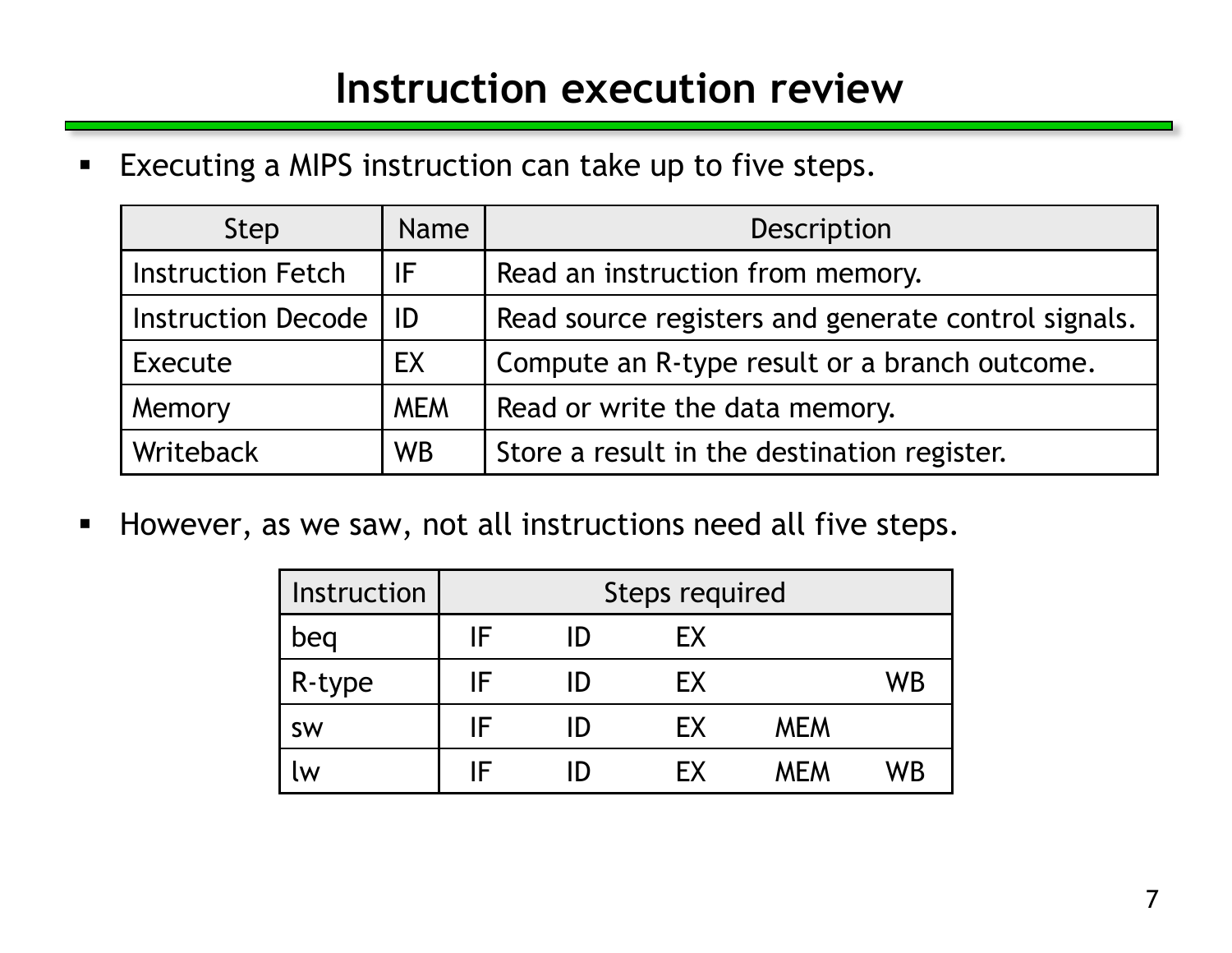#### **Single-cycle datapath diagram**



How long does it take to execute each instruction?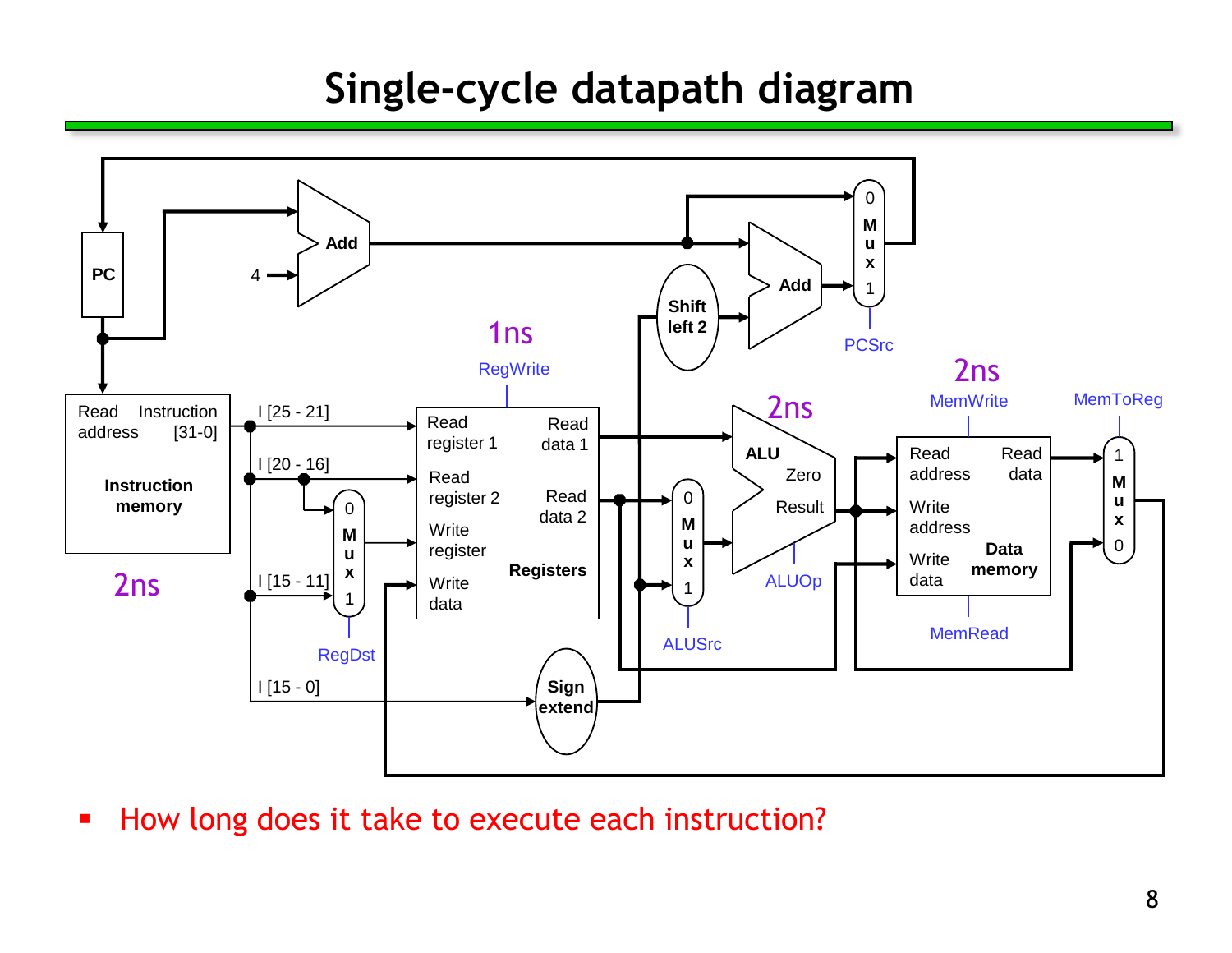#### **Single-cycle review**

- All five execution steps occur in one clock cycle.
- **This means the cycle time must be long enough to accommodate all the** steps of the most complex instruction—a "lw" in our instruction set.
	- If the register file has a 1ns latency and the memories and ALU have a 2ns latency, "lw" will require 8ns.
	- Thus *all* instructions will take 8ns to execute.
- **Each hardware element can only be used once per clock cycle.** 
	- A "lw" or "sw" must access memory twice (in the IF and MEM stages), so there are separate instruction and data memories.
	- There are multiple adders, since each instruction increments the PC (IF) *and* performs another computation (EX). On top of that, branches also need to compute a target address.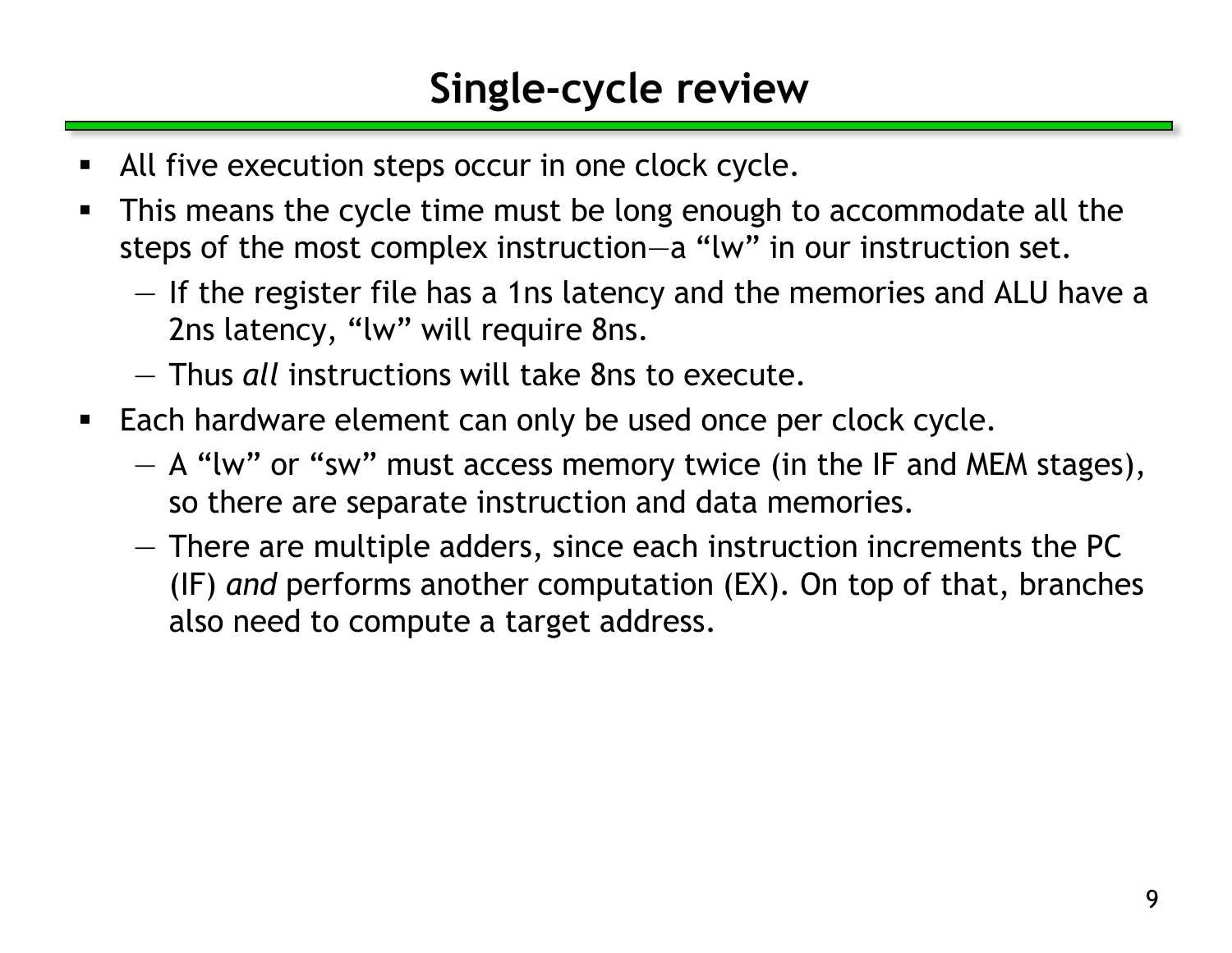## **Example: Instruction Fetch (IF)**

- Let's quickly review how lw is executed in the single-cycle datapath.
- We'll ignore PC incrementing and branching for now.
- In the Instruction Fetch (IF) step, we read the instruction memory.

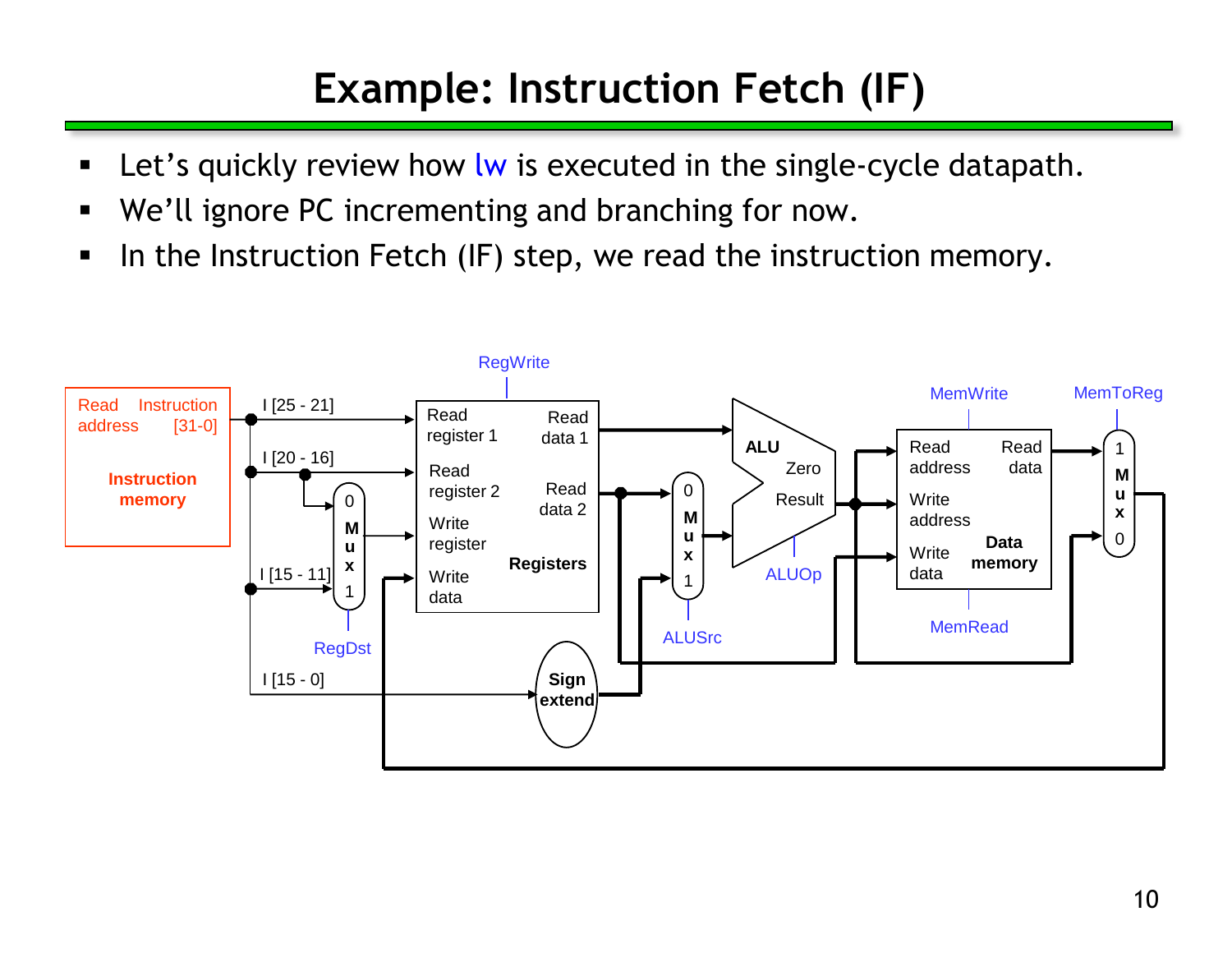### **Instruction Decode (ID)**

**The Instruction Decode (ID) step reads the source registers from the** register file.

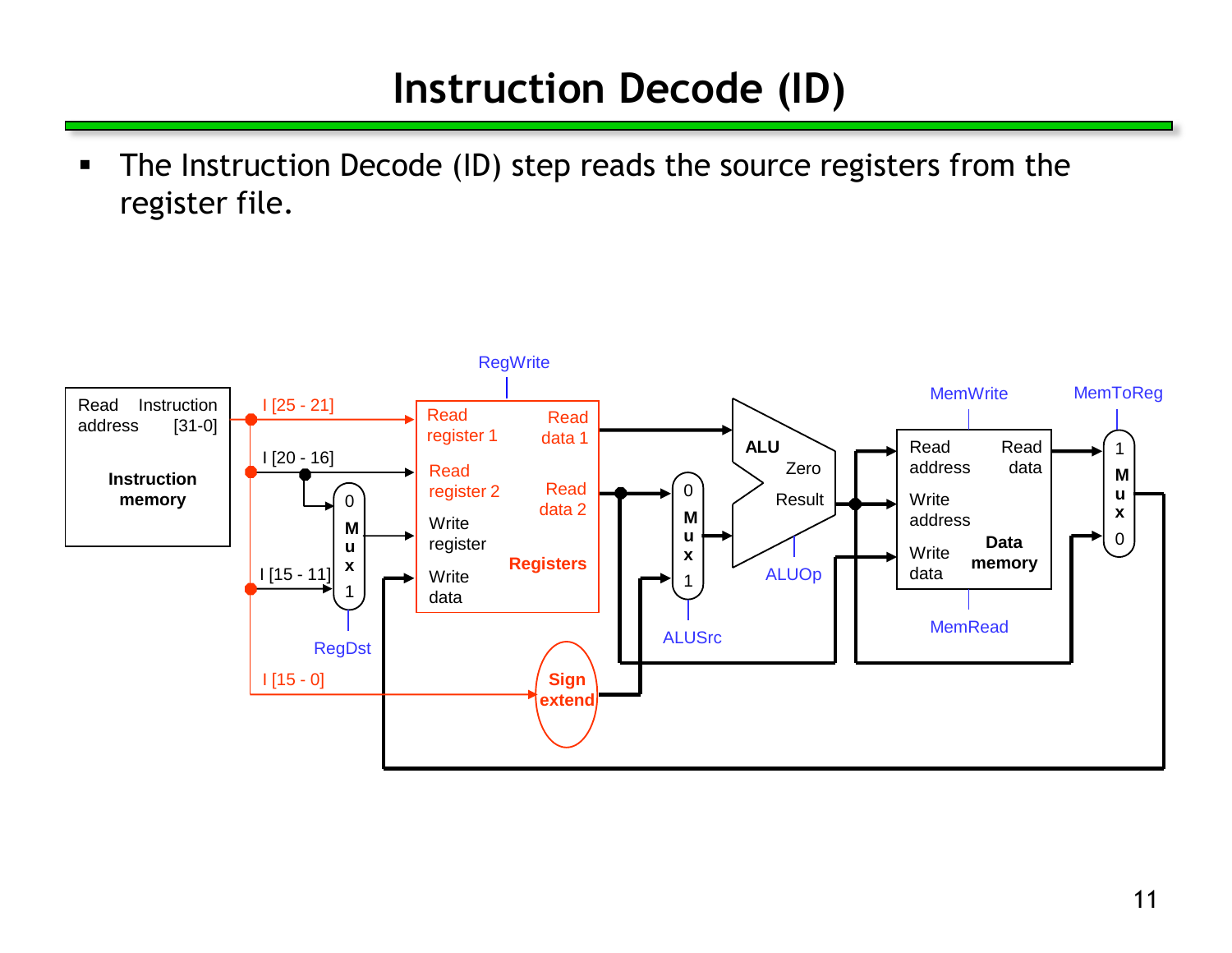## **Execute (EX)**

**The third step, Execute (EX), computes the effective memory address** from the source register and the instruction's constant field.

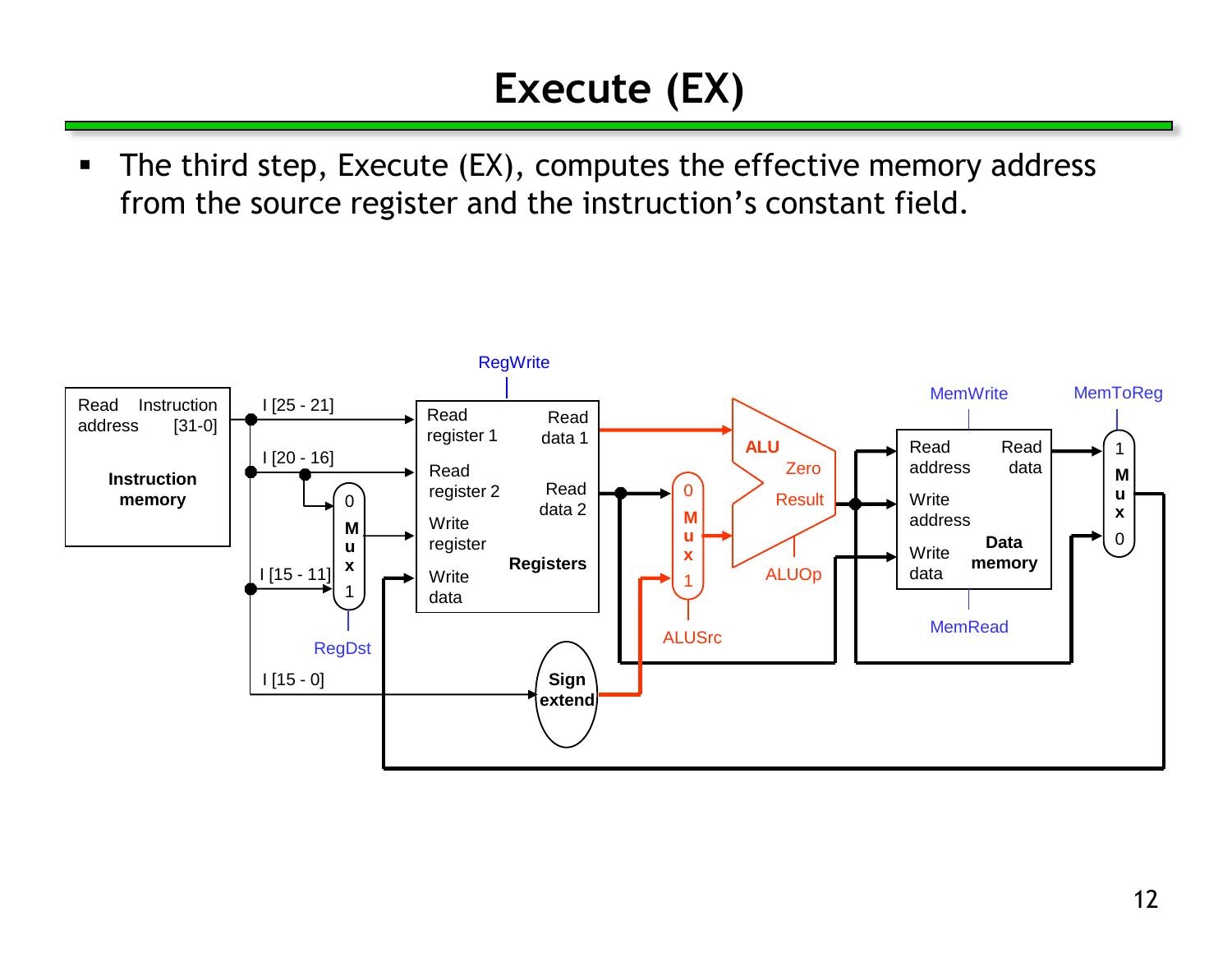## **Memory (MEM)**

**The Memory (MEM) step involves reading the data memory, from the** address computed by the ALU.

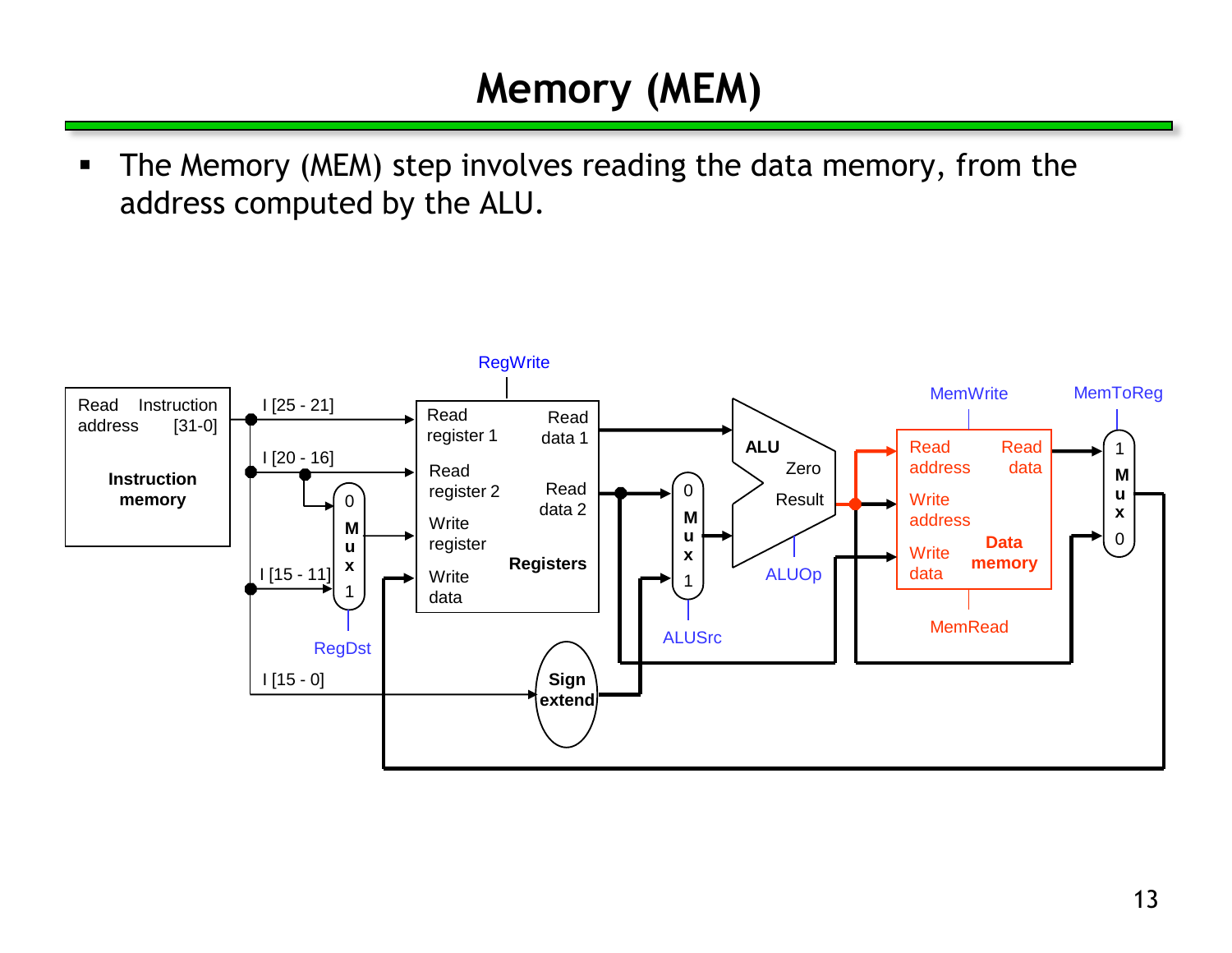## **Writeback (WB)**

 Finally, in the Writeback (WB) step, the memory value is stored into the destination register.

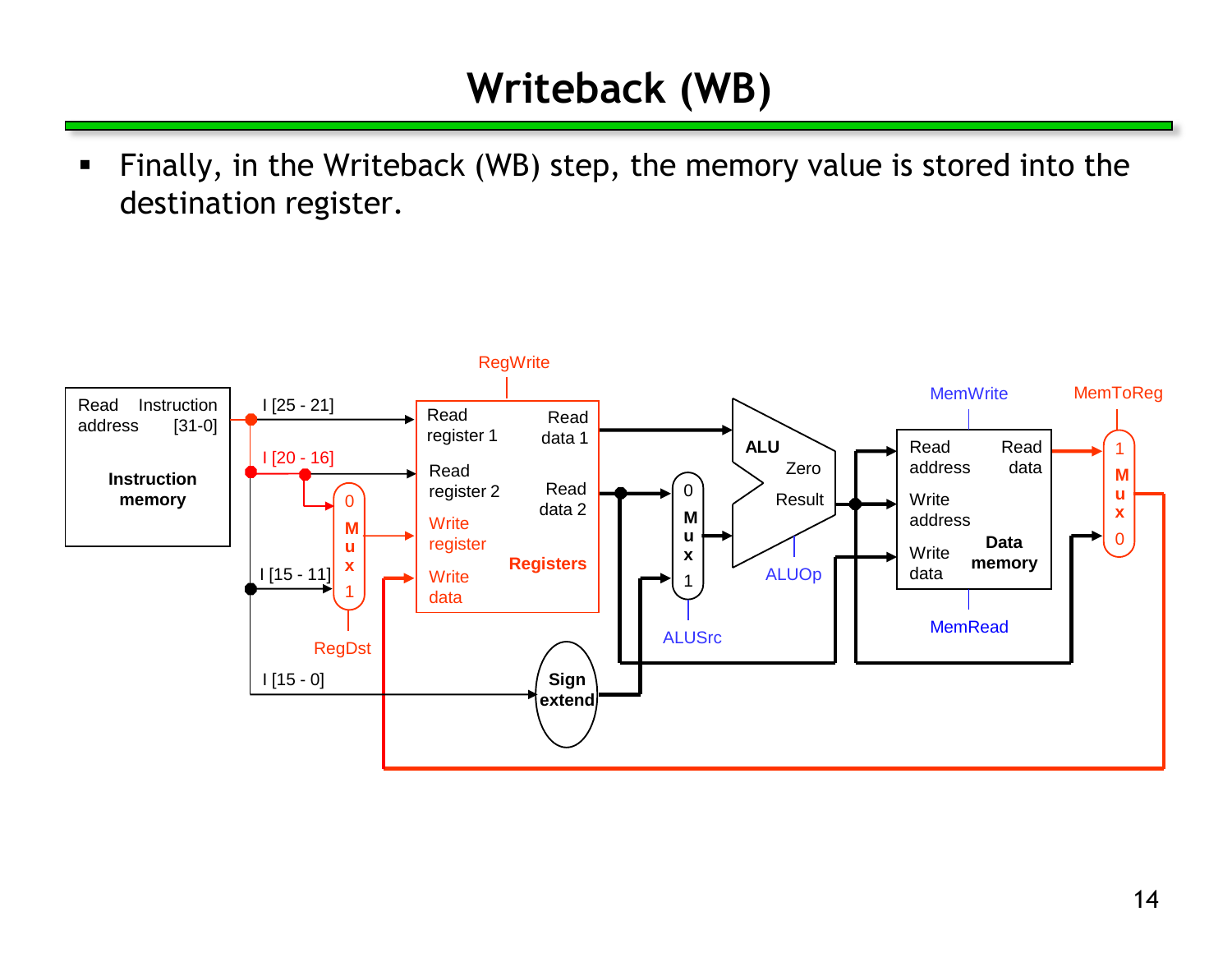## **A bunch of lazy functional units**

- Notice that each execution step uses a different functional unit.
- In other words, the main units are idle for most of the 8ns cycle!
	- The instruction RAM is used for just 2ns at the start of the cycle.
	- Registers are read once in ID (1ns), and written once in WB (1ns).
	- The ALU is used for 2ns near the middle of the cycle.
	- Reading the data memory only takes 2ns as well.
- **That's a lot of hardware sitting around doing nothing.**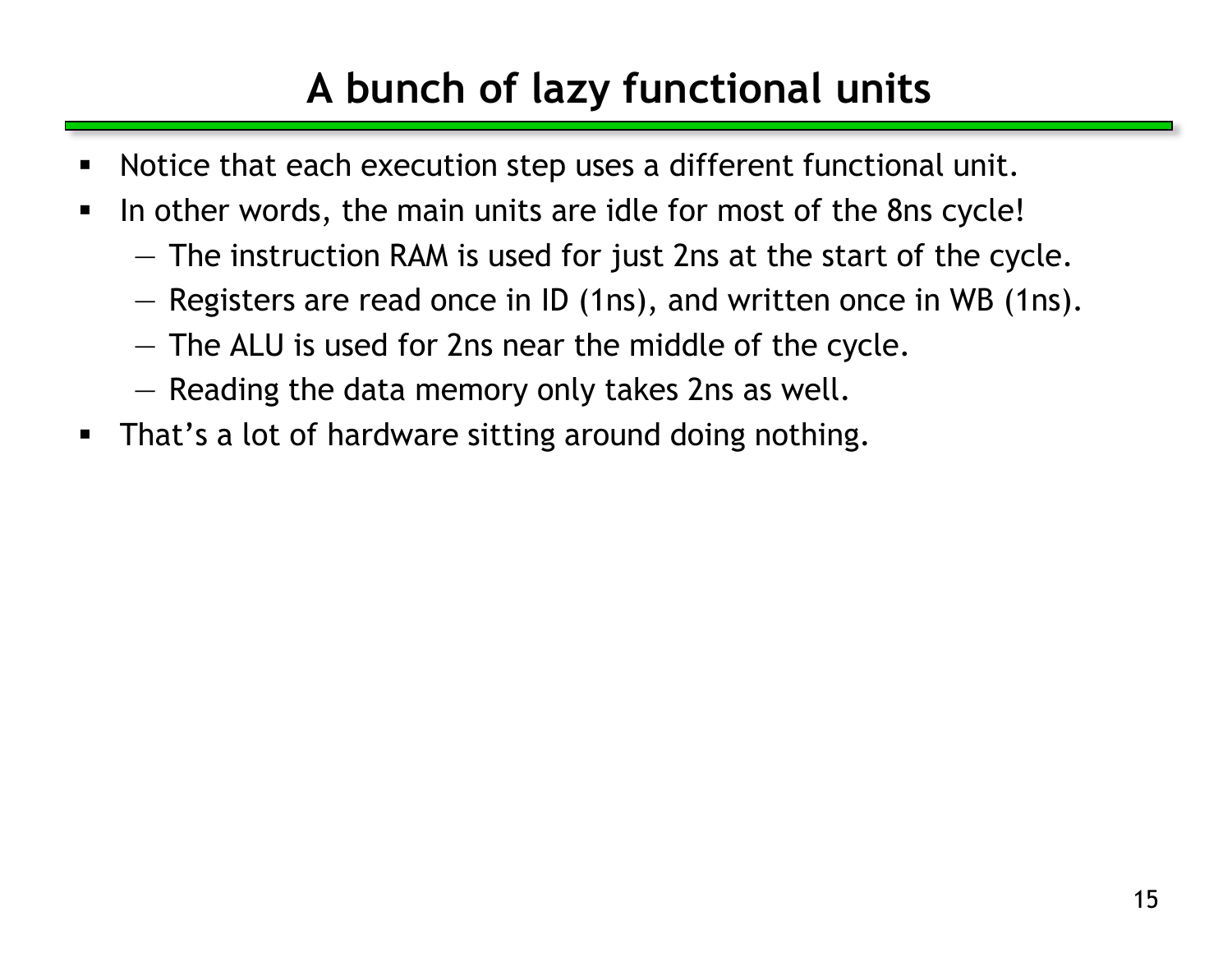#### **Putting those slackers to work**

- We shouldn't have to wait for the entire instruction to complete before we can re-use the functional units.
- For example, the instruction memory is free in the Instruction Decode step as shown below, so...

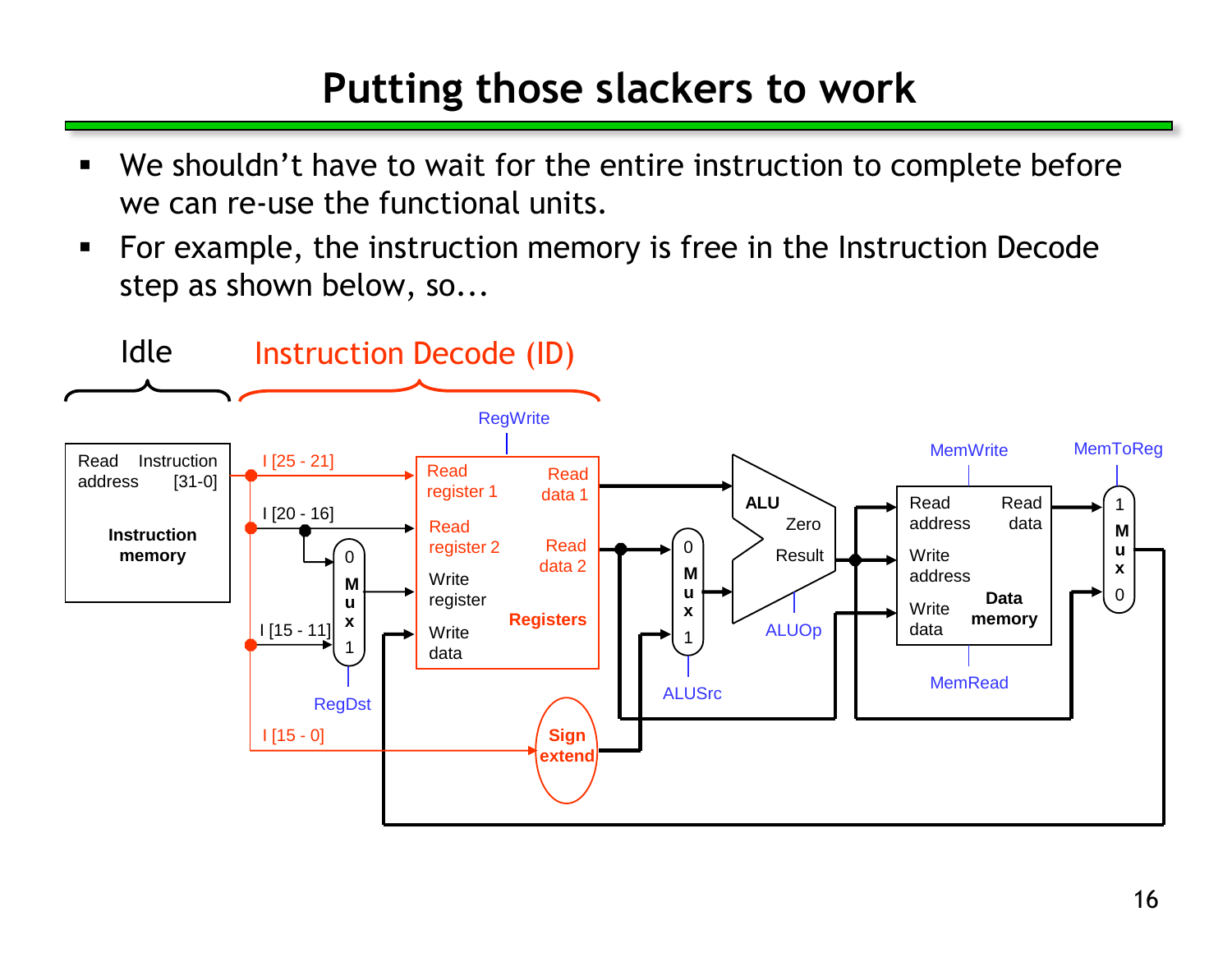## **Decoding and fetching together**

 Why don't we go ahead and fetch the *next* instruction while we're decoding the first one?

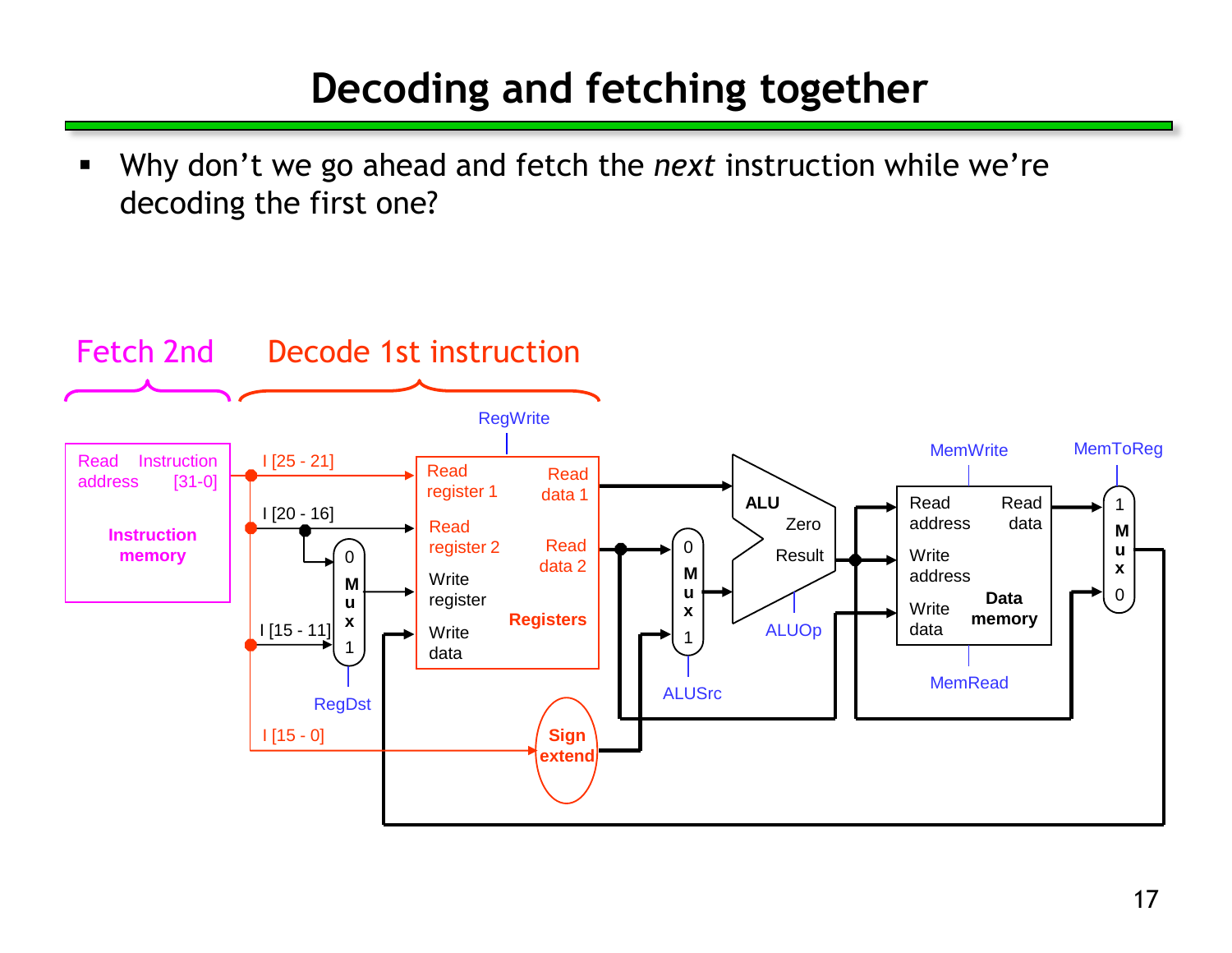## **Executing, decoding and fetching**

- Similarly, once the first instruction enters its Execute stage, we can go ahead and decode the second instruction.
- But now the instruction memory is free again, so we can fetch the third instruction!

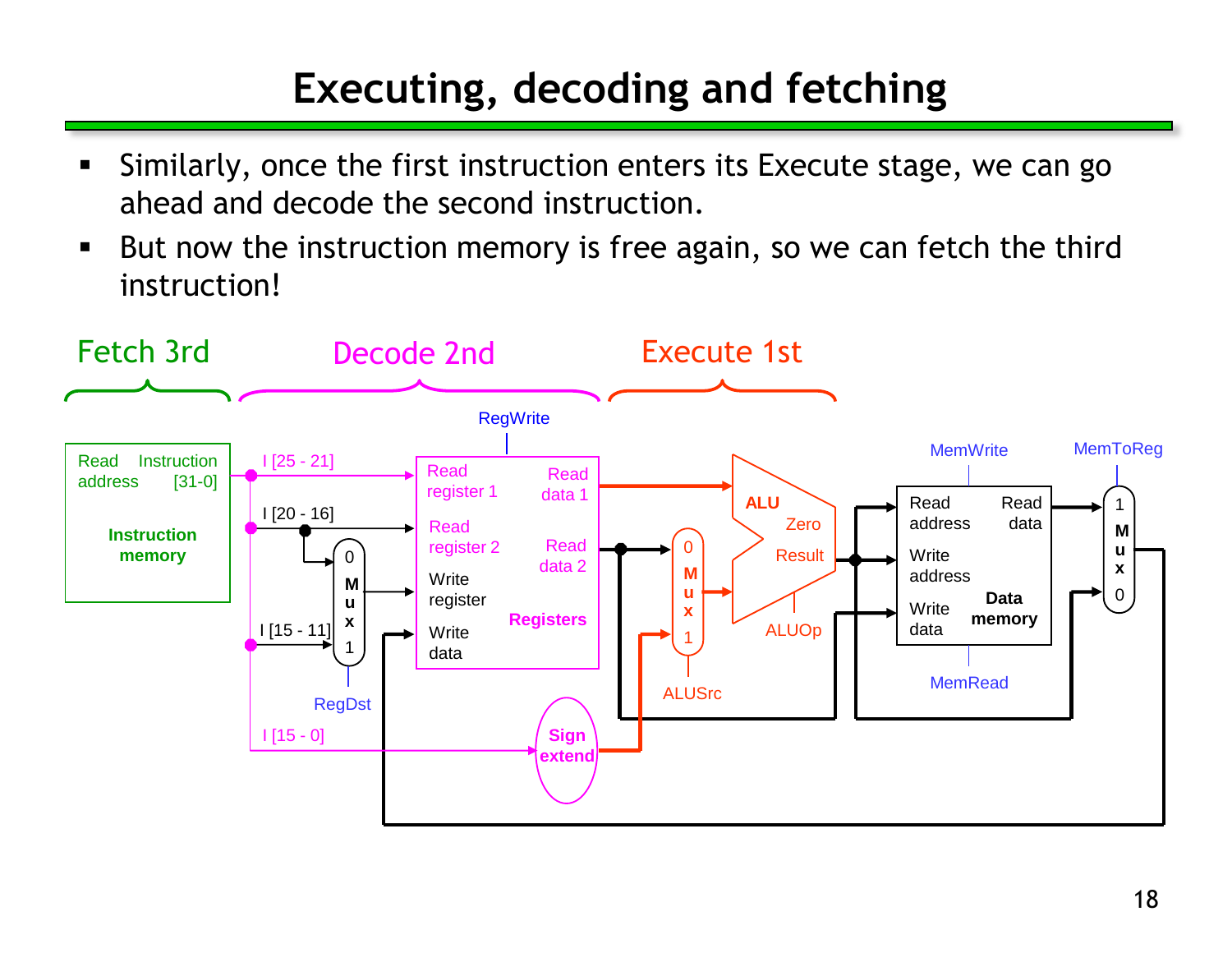## **Making Pipelining Work**

- We'll make our pipeline 5 stages long, to handle load instructions as they were handled in the multi-cycle implementation
	- Stages are: IF, ID, EX, MEM, and WB
- We want to support executing 5 instructions simultaneously: one in each stage.

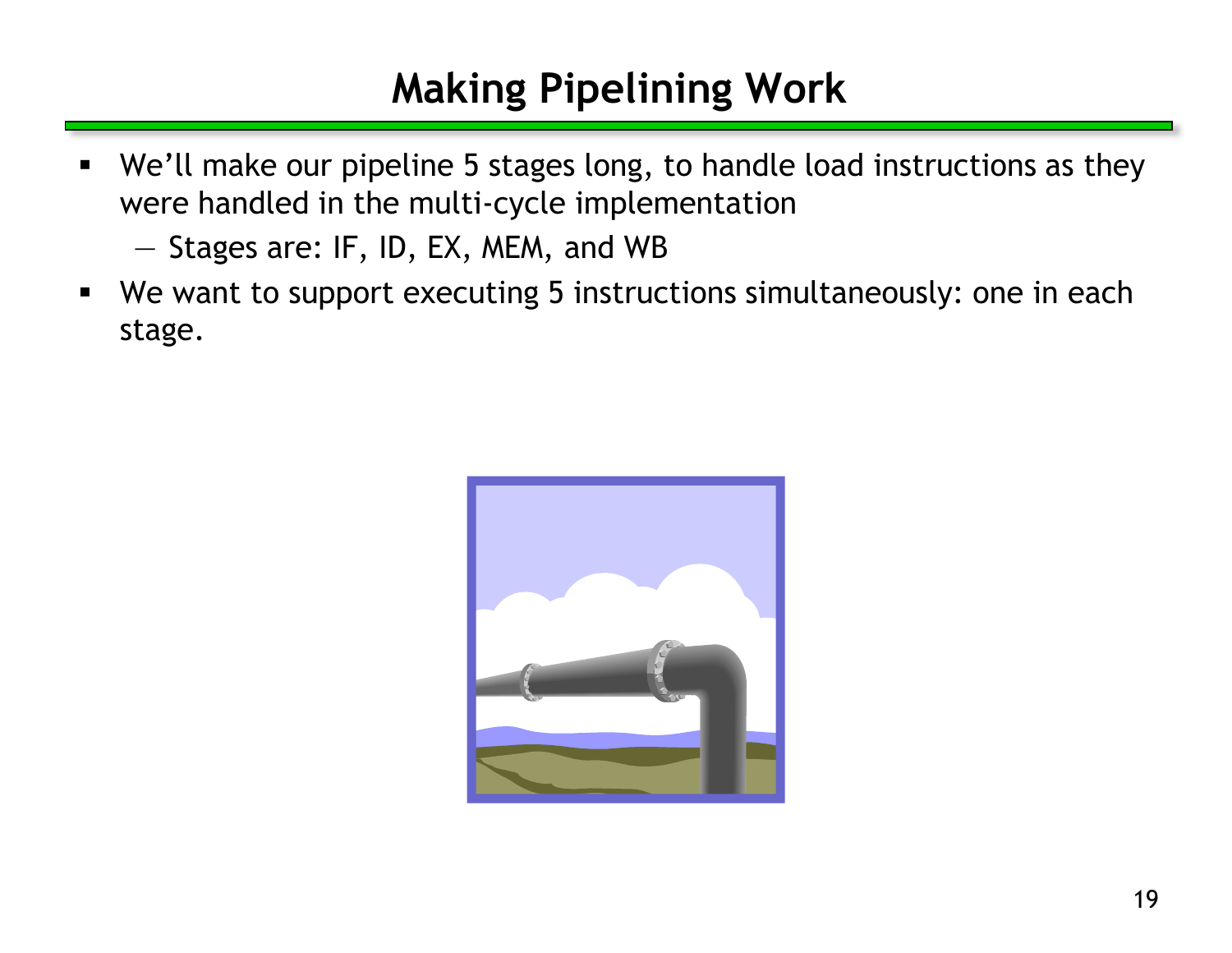### **Break datapath into 5 stages**

- **Each stage has its own functional units.**
- **Each stage can execute in 2ns** 
	- Just like the multi-cycle implementation

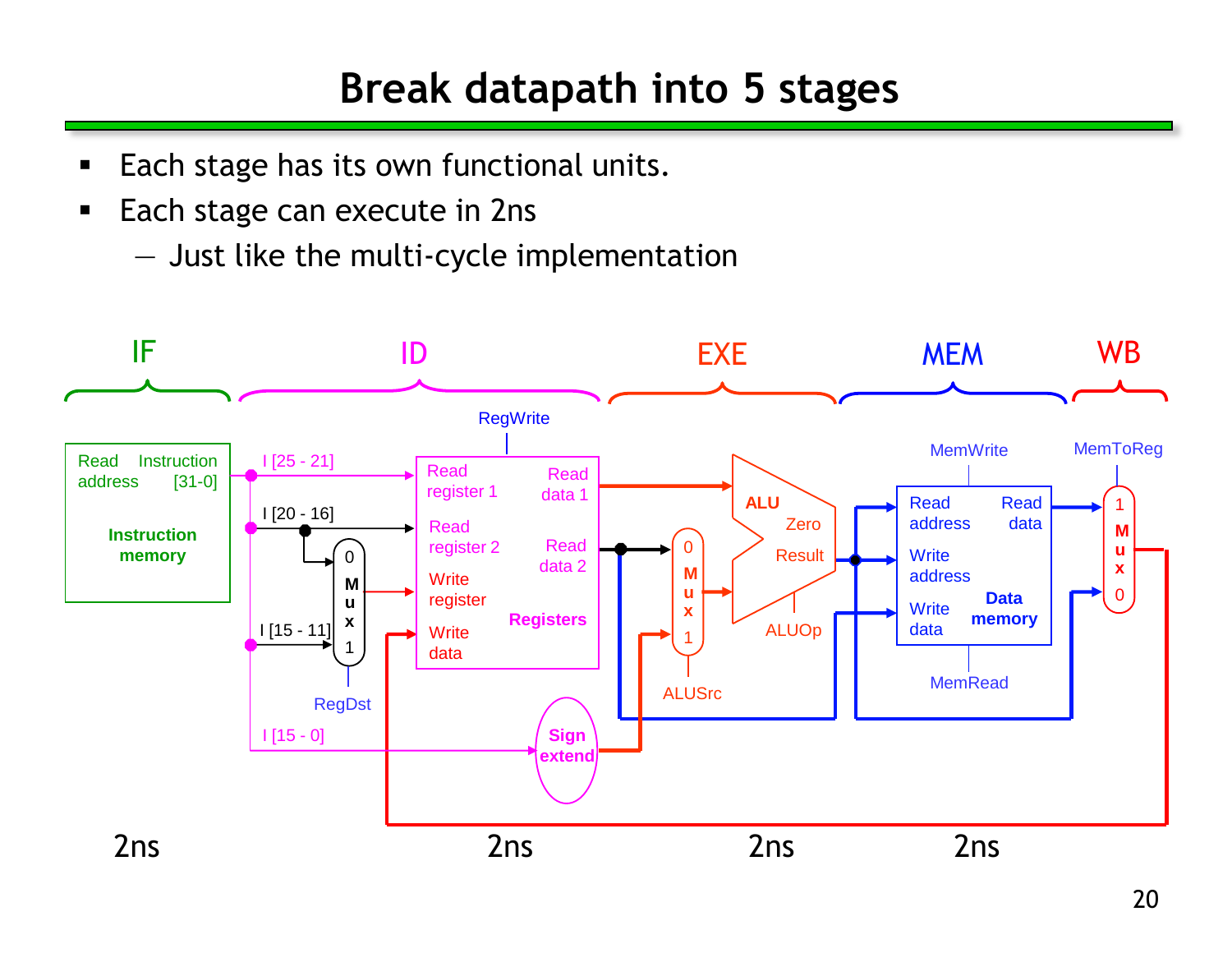### **Pipelining Loads**



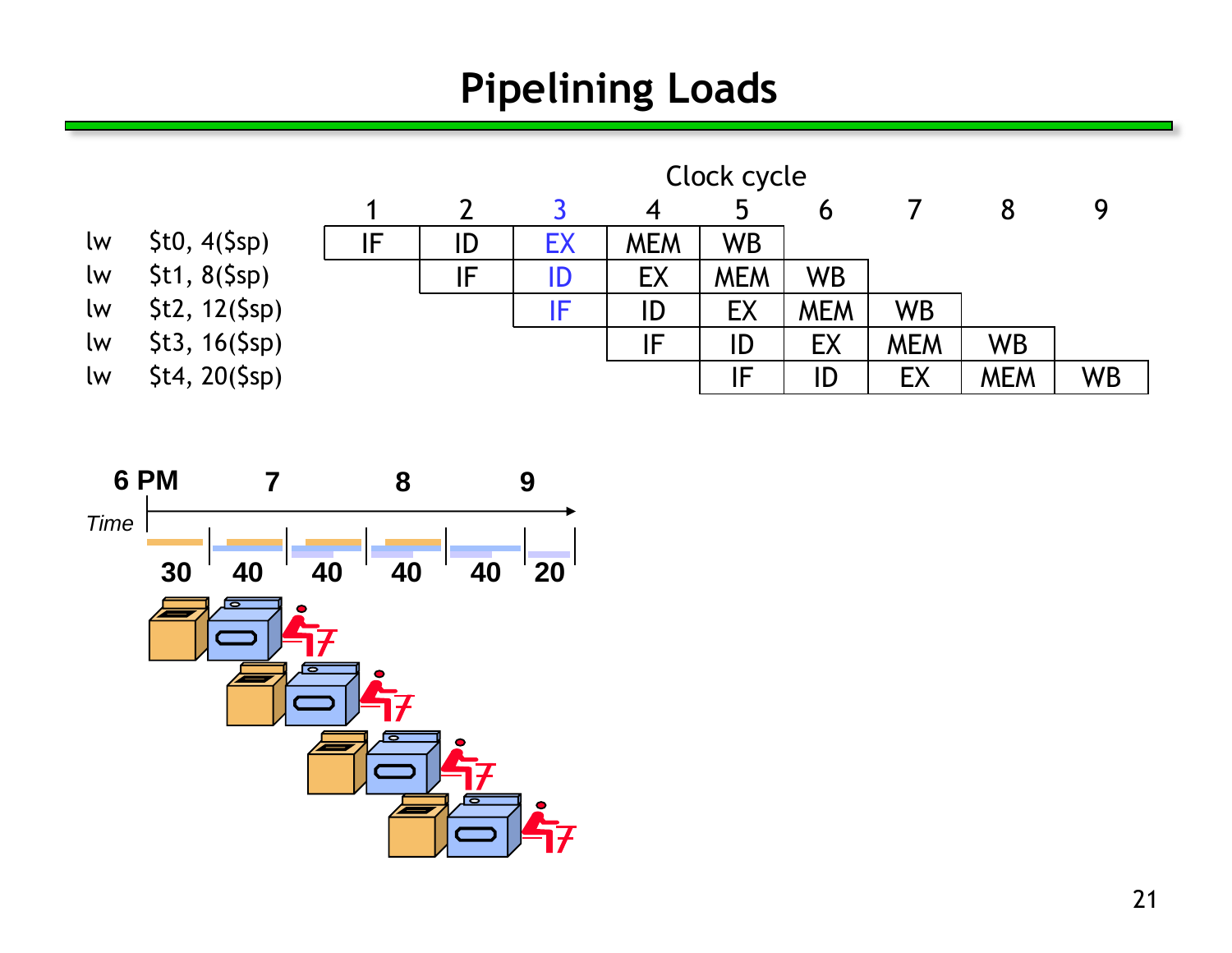## **A pipeline diagram**



- A pipeline diagram shows the execution of a series of instructions.
	- The instruction sequence is shown vertically, from top to bottom.
	- Clock cycles are shown horizontally, from left to right.
	- Each instruction is divided into its component stages. (We show five stages for every instruction, which will make the control unit easier.)
- **This clearly indicates the overlapping of instructions. For example, there** are three instructions active in the third cycle above.
	- The "lw" instruction is in its Execute stage.
	- Simultaneously, the "sub" is in its Instruction Decode stage.
	- Also, the "and" instruction is just being fetched.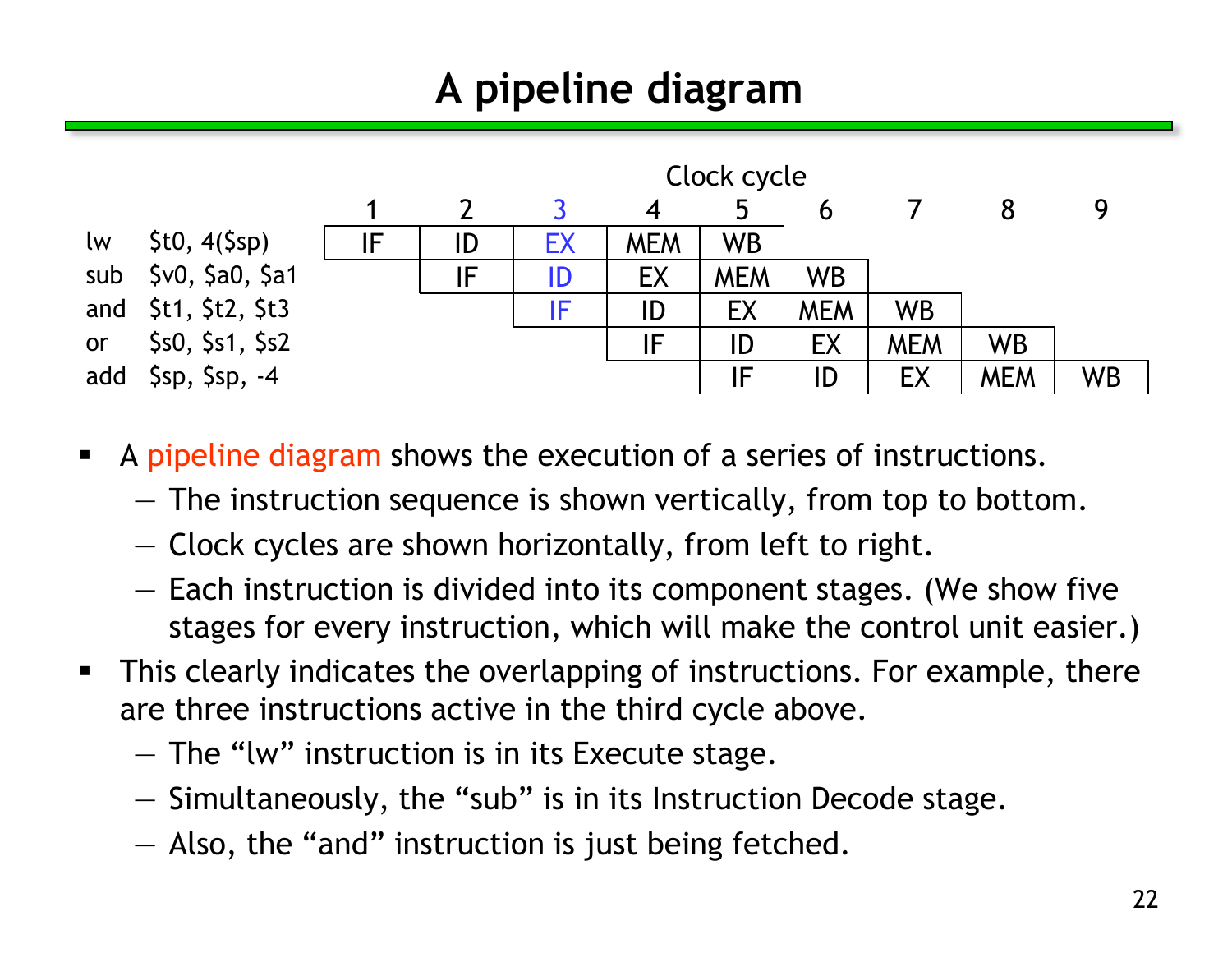### **Pipeline terminology**



- The pipeline depth is the number of stages—in this case, five.
- I In the first four cycles here, the pipeline is filling, since there are unused functional units.
- I In cycle 5, the pipeline is full. Five instructions are being executed simultaneously, so all hardware units are in use.
- In cycles 6-9, the pipeline is emptying.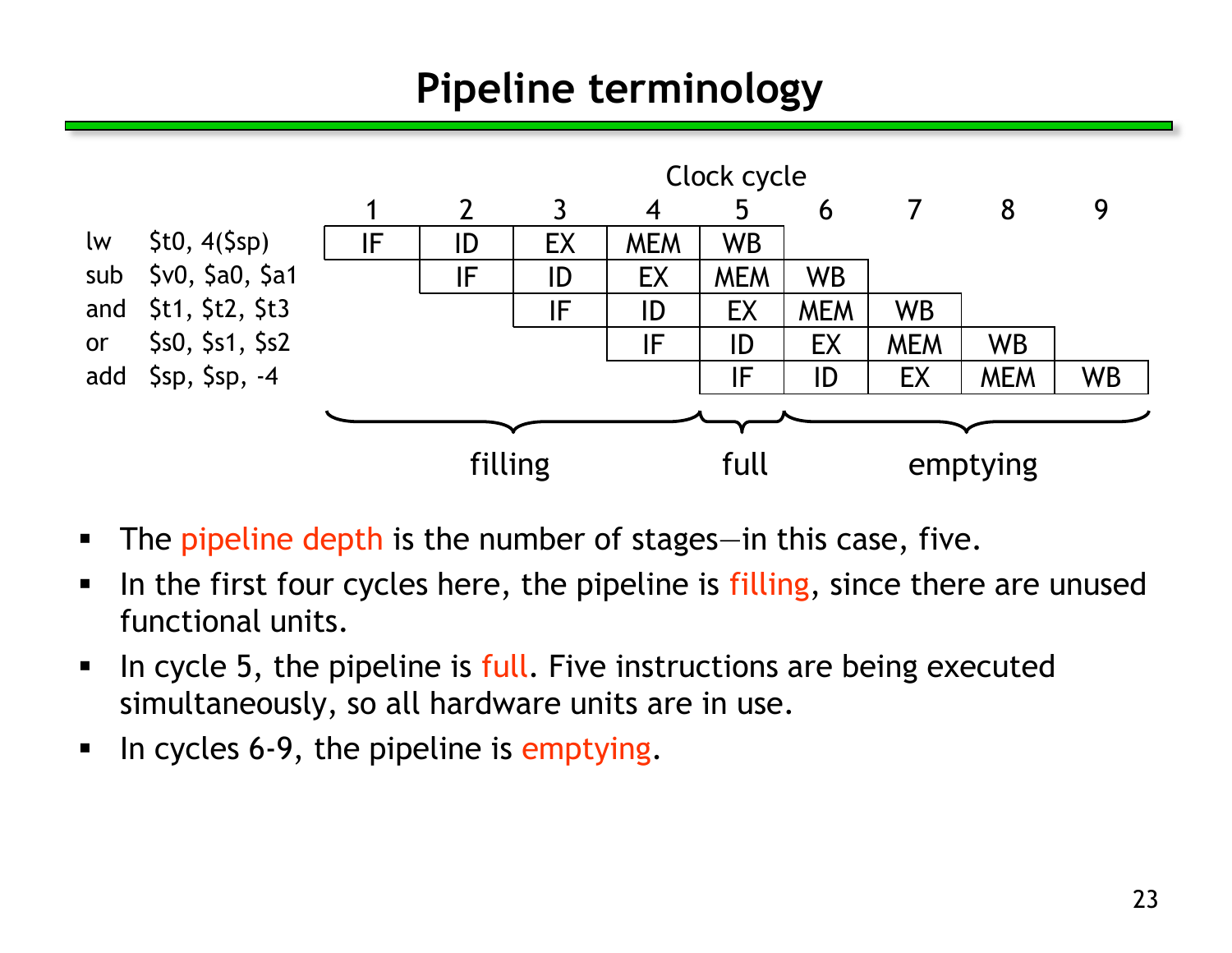### **Pipelining Performance**



- **Execution time on ideal pipeline:** 
	- time to fill the pipeline + one cycle per instruction
	- $-$  N instructions  $\rightarrow$  4 cycles + N cycles or (2N + 8) ns for 2ns clock period
- **Compare with other implementations:** 
	- Single Cycle: N cycles or 8N ns for 8ns clock period
	- Multicycle: CPI \* N cycles or  $-8N$  ns for 2ns clock period and CPI =  $-4$
- How much faster is pipelining for N=1000?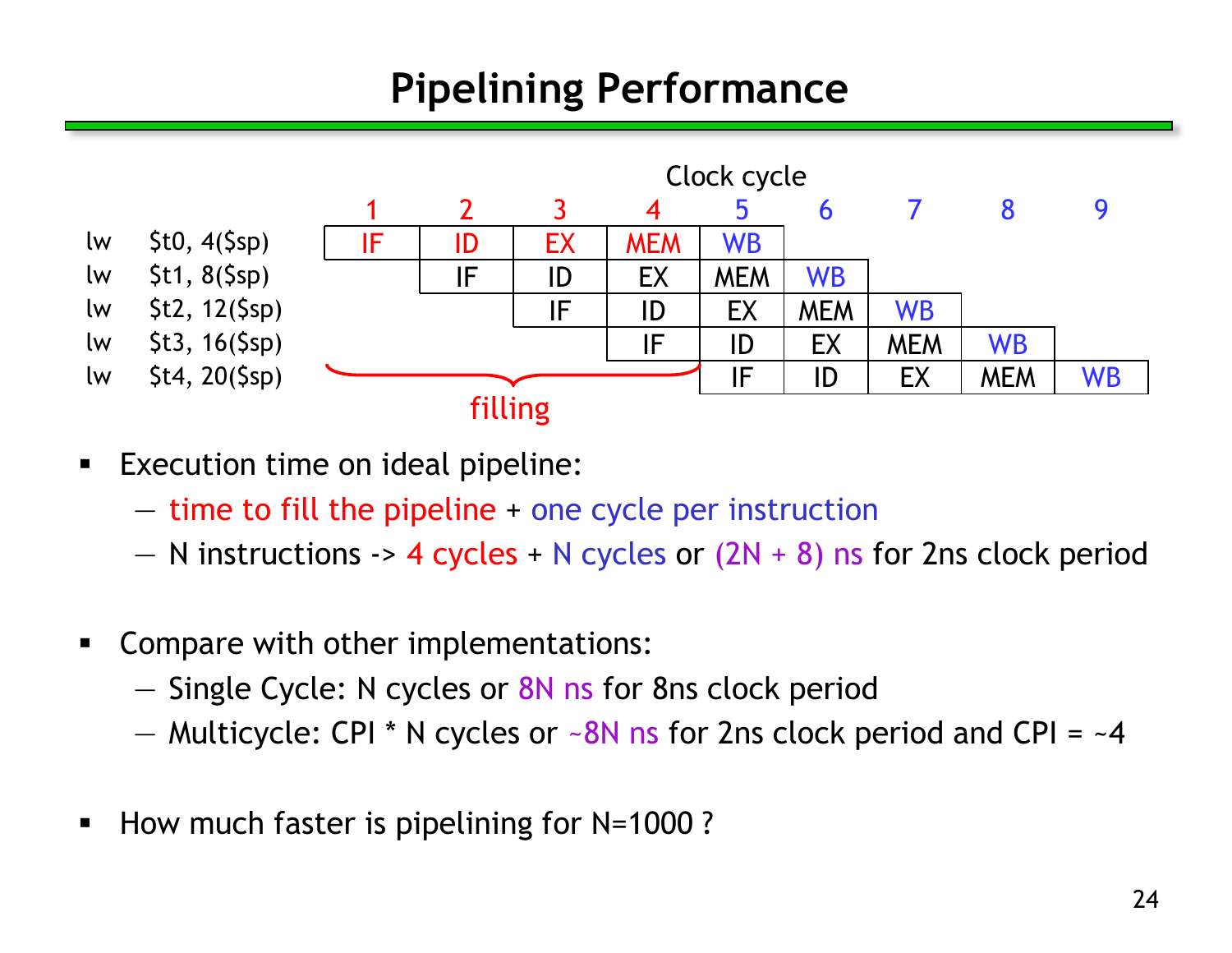#### **Pipeline Datapath: Resource Requirements**



- We need to perform several operations in the same cycle.
	- Increment the PC and add registers at the same time.
	- Fetch one instruction while another one reads or writes data.
- Thus, like the single-cycle datapath, a pipelined processor duplicates hardware elements that are needed several times in the same clock cycle.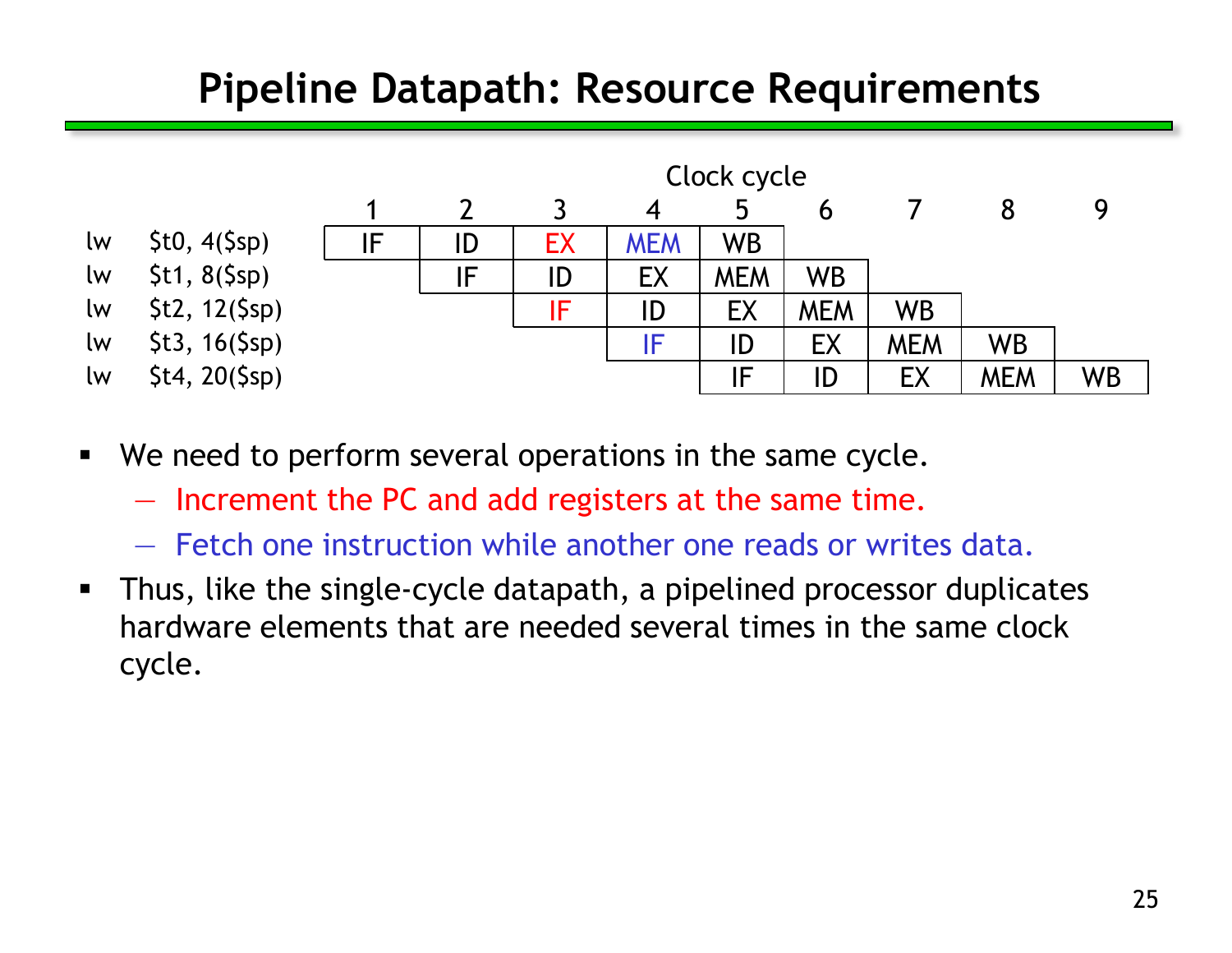#### **Pipelining other instruction types**

- R-type instructions only require 4 stages: IF, ID, EX, and WB — We don't need the MEM stage
- What happens if we try to pipeline loads with R-type instructions?

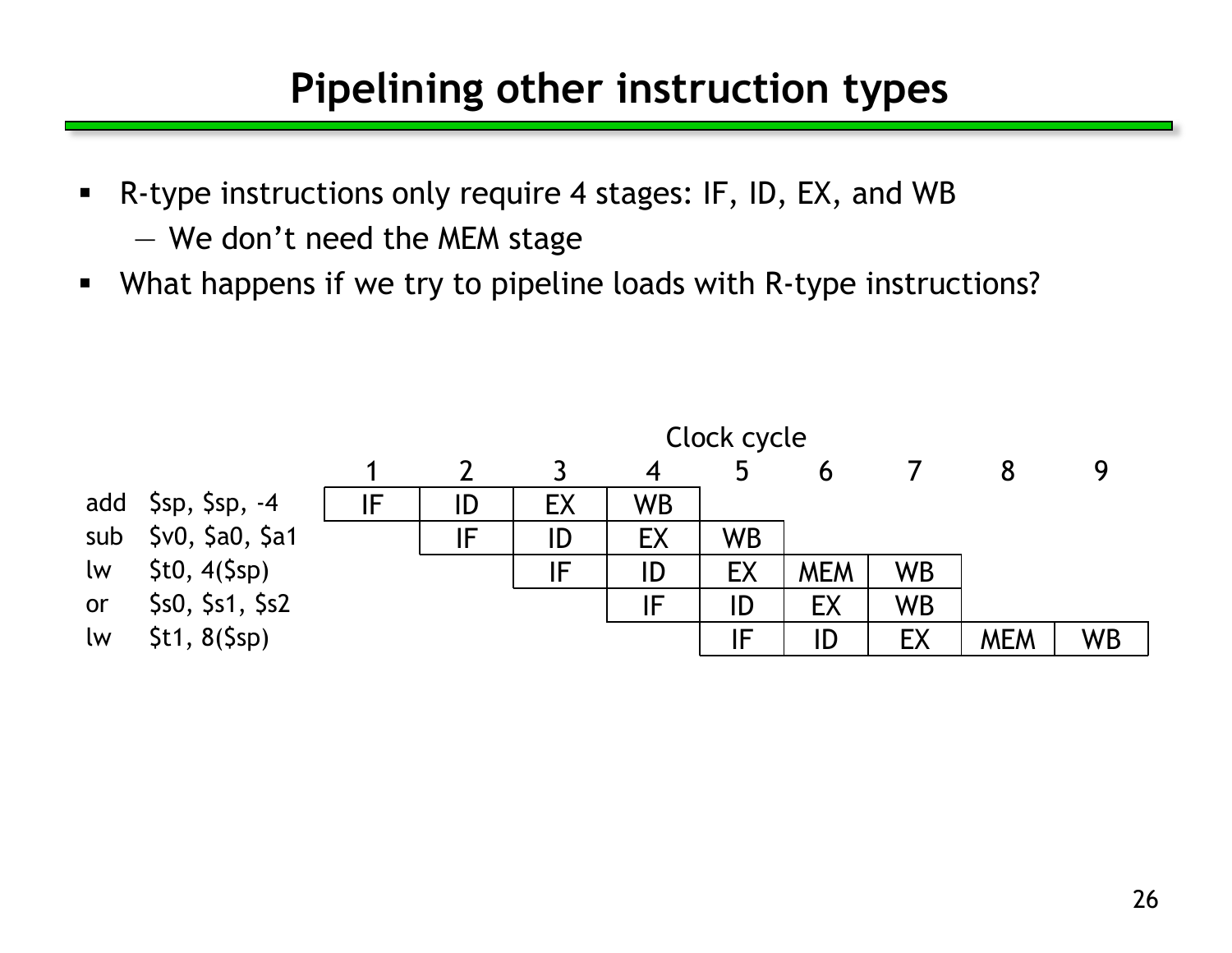#### **Important Observation**

- Each functional unit can only be used once per instruction
- Each functional unit must be used at the same stage for all instructions. See the problem if:
	- Load uses Register File's Write Port during its 5th stage
	- R-type uses Register File's Write Port during its 4th stage

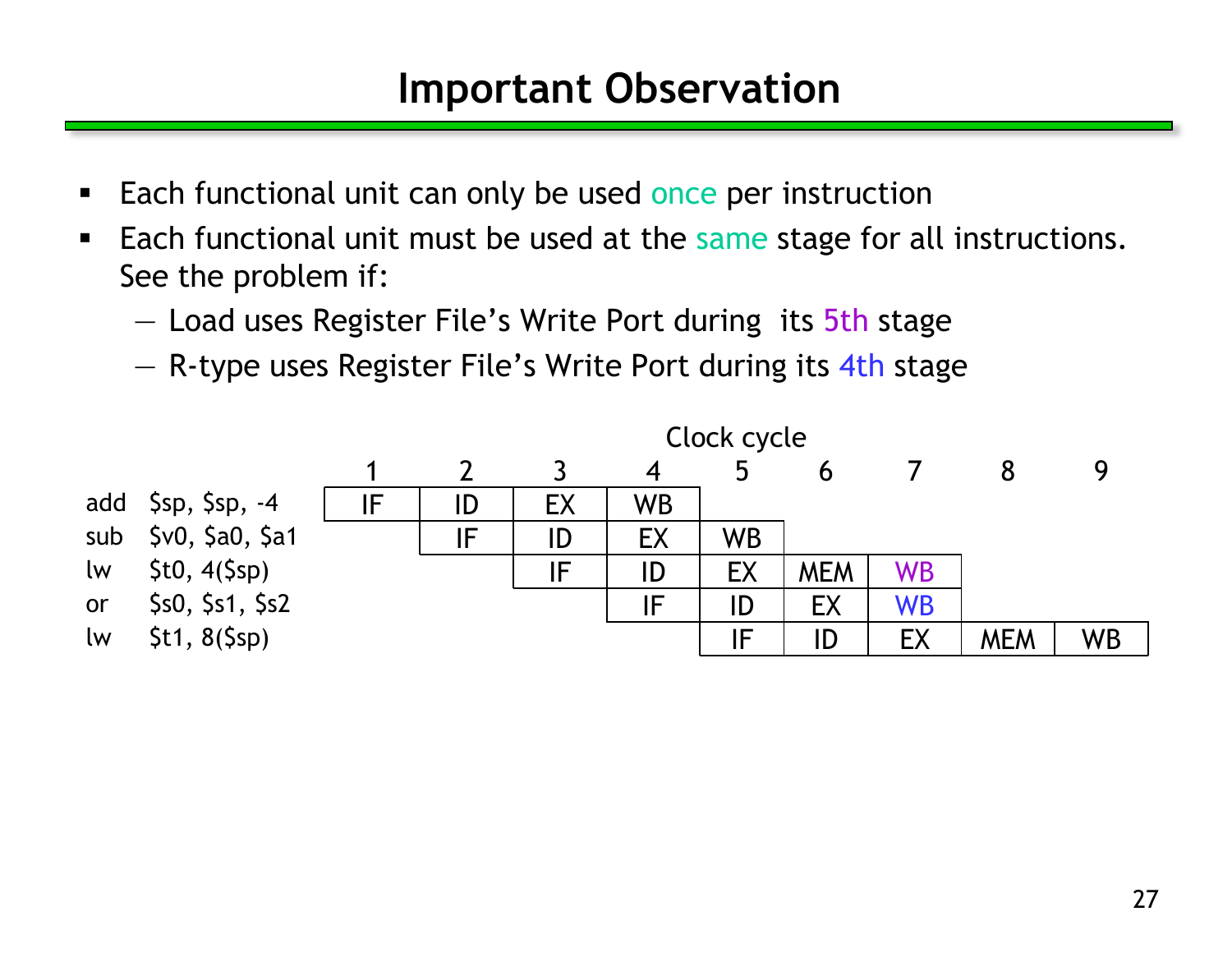### **A solution: Insert NOP stages**

- **Enforce uniformity** 
	- Make all instructions take 5 cycles.
	- Make them have the same stages, in the same order
		- Some stages will do nothing for some instructions



• Stores and Branches have NOP stages, too…

| store  |  | CV<br>ᄃᄉ       | <b>MEM</b> |  |
|--------|--|----------------|------------|--|
| branch |  | <b>CV</b><br>∧ |            |  |